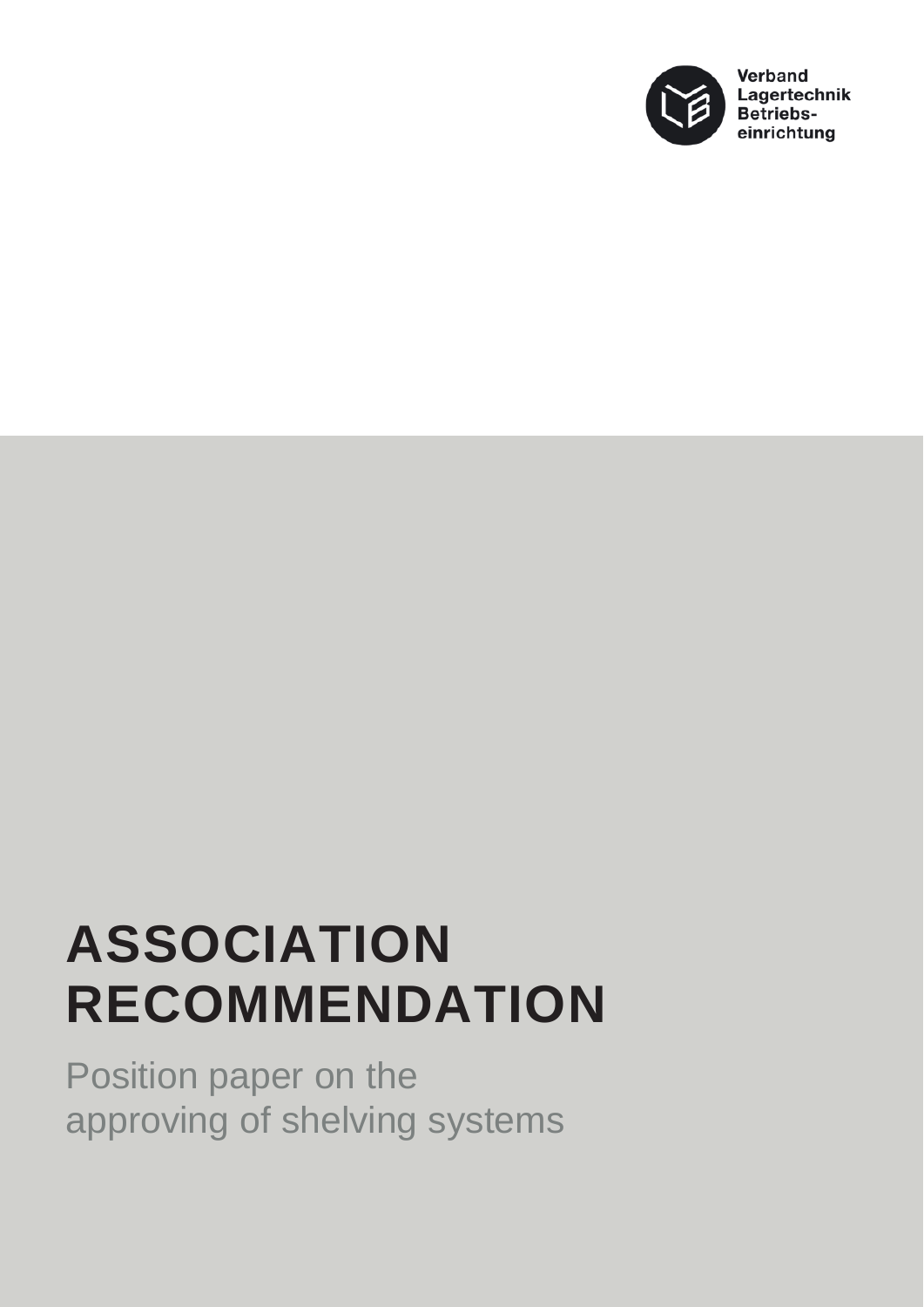

Position paper on the approving of shelving systems

With its communication of 18.12.2013 the German Conference of Construction Ministers established that a shelving system within a building, which shelving system is not part of the construction of the building, is - regardless of its size and construction - in general not a physical structure in so far as it has solely a purely storage function.

From the above it can be derived that construction approval is only needed if the shelving system has functions - in addition to its storage functions and the necessary related picking and packing processes - that relate to the development of the building and/or its escape routes or if the shelving system is part of the structure of the building

Shelving systems outdoors on the other hand are themselves physical structures or components of a physical structure and may accordingly be subject to the obligation to receive construction approval

In the communication of the German Conference of Construction Ministers of 18.12.2013 it is stated that:

"(...) *shelving systems that are erected "only" in buildings without the afore-mentioned functions* [part of the building structure or development function] *are not physical structures*  $(...)$ ".

Here we take as a basis the following definitions:

Storage function:

To be grouped together under storage function are: picking and packing of goods, taking-intostore and taking-out-of-store processes, inspection. Linked or associated with the storage function can be the temporary if also repeated presence of persons in or below the shelving system.

Development function and escape route:

Shelving systems and intermediate platforms only possess a development function when they are a part of escape routes of the physical structure. This is only the case when recreation areas or rooms are on the shelving system itself or are reached via the shelving system. This presupposes first of all that there is a development function in accordance with regulations. In addition the escape routes must be led via the shelving system. The fact that an escape route passes under the shelving system or that other escape routes could be affected by a failure of the shelving system or parts thereof does not lead to the situation that the shelving system becomes a physical structure and thereby becomes subject to the construction approval requirement.

Recreation room / area:

In § 2 of the German Model Building Code recreation rooms are defined as rooms which are designed or suitable for the continuous accommodation of persons. Accordingly recreation areas are areas which serve for the accommodation of persons not just at relatively large intervals but in an extended and continual manner. However a picking and packing area does not count as a recreation area. The same holds good for circulation areas, i.e. areas which must be entered for the use of the storage surfaces.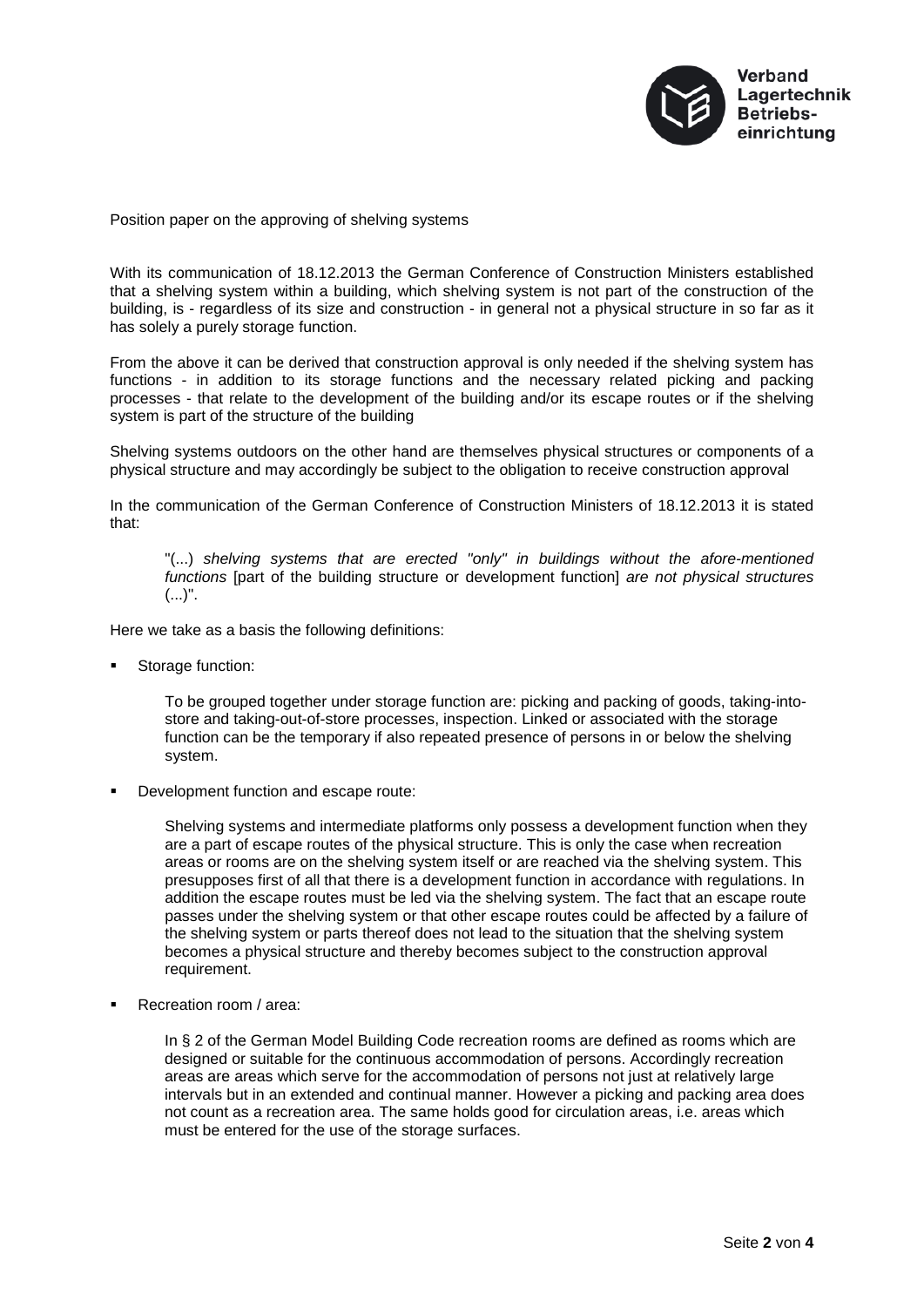

To obtain legal certainty in this matter the principals of shelving systems should be recommended to notify the competent local building control authority that the erection of a shelving system is intended and draw the authority's attention to the fact that approval is not required, presenting the communication of the Conference of Construction Ministers and the observations in this position paper.

In addition an appropriate letter should be sent to the topmost competent building control authorities of the federal states so that the federal states confirm in this function the correctness of the view of the Conference of Construction Ministers so that this legal concept also becomes binding for the local building control authorities of the federal states.

In respect of the general building inspectorate approvals that have already been issued by the DIBt (Deutsche Institut für Bautechnik - German Institute for Construction Technology), it should be clarified with the DIBt as to whether these approvals still have significance in respect of building construction control. This will be the case only when the maintenance of a building control requirement is certified in the approval.